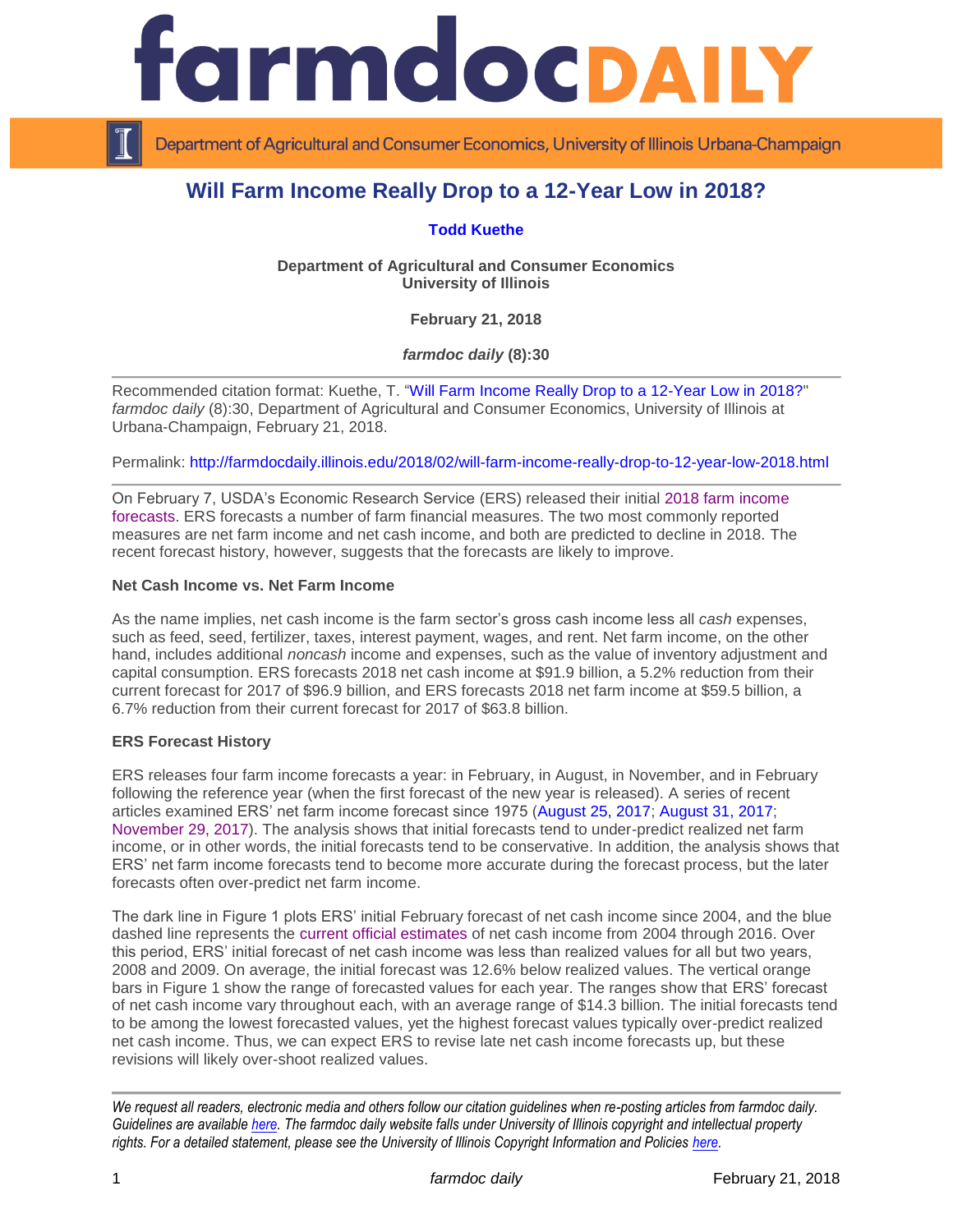

Figure 2 presents the same information for ERS' net farm income measure. Between 2004 and 2016, ERS' initial net farm income forecast of was below realized values 77% of the time. The exceptions occurred in 2008, 2009, and 2013. On average, the initial forecasts were 7.8% below realized values over this period. The forecasts similarly exhibited a wide range throughout the forecast year, at an average of \$19.1 billion. Again, the initial forecasts tend to be at the lower end of the forecast range, and the later forecasts tend to over-predict net farm income.